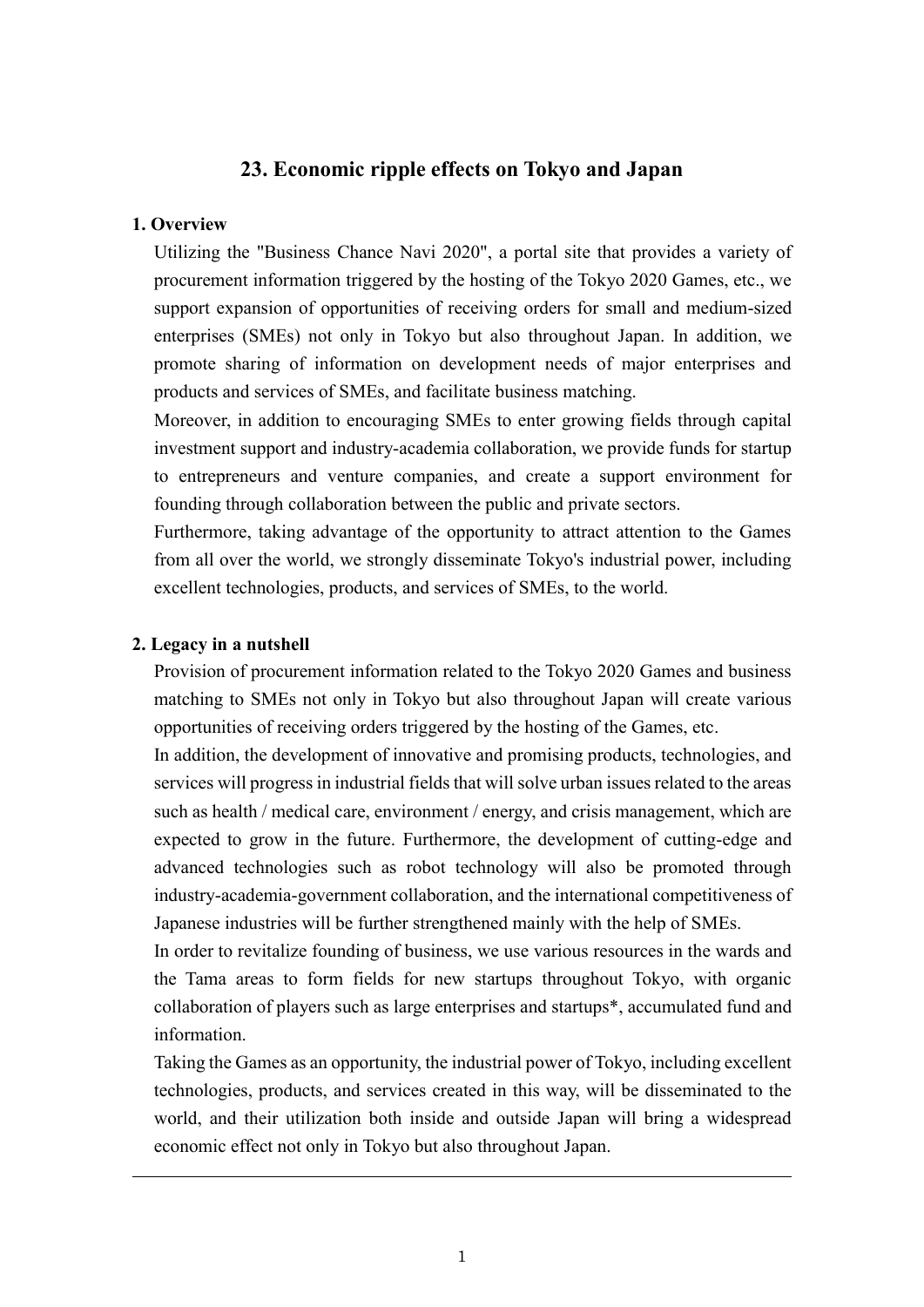| Stakeholders       | The national government, private companies, chambers         |
|--------------------|--------------------------------------------------------------|
|                    | of commerce and industry, etc.                               |
| Type of legacy     | Economy & Technology                                         |
| Geographical scope | All over Japan                                               |
| Timing scope       | Long term                                                    |
| for<br>Responsible | <b>TMG</b>                                                   |
| implementation     |                                                              |
| Source of legacy   | Action Plan for 2020, Future Tokyo: Tokyo's Long-Term        |
|                    | Strategy                                                     |
| Associated SDGs    | 3-Good Health and Well-Being, 5-Gender Equality, 8-          |
|                    | Decent Work and Economic Growth, 9-Industry, Innovation, and |
|                    | Infrastructure, 17- Partnerships                             |

## **3. Development**

## **(1) Why**

The Tokyo 2020 Games bring a significant economic effect through not only the construction of competition facilities, but also the various events triggered by the hosting of the Games, the procurement of goods, etc. In order not to leave this economic effect transient, and to take advantage of it as a trigger for economic revitalization in Tokyo and Japan after the Games, we promote initiatives to spread the economic effect to SMEs in Tokyo and throughout Japan.

### **(2) When**

| FY1998 | The Tokyo Venture Technology Award launched                                     |  |
|--------|---------------------------------------------------------------------------------|--|
| FY2015 | The "Next-generation Innovation Creation Project 2020" launched                 |  |
|        | *This supports large-scale development projects with technological development  |  |
|        | elements by SMEs that will lead the next generation of industries               |  |
|        | In anticipation of the revitalization of funding, the certification /           |  |
|        | subsidization of private incubation facilities and partial subsidization        |  |
|        | for expenses required at the beginning of the funding started                   |  |
| FY2016 | The "Business Chance Navi 2020" started operation                               |  |
|        | The Going-Global Innovation Competition, an evolved successor to                |  |
|        | the Tokyo Venture Technology Award, was held                                    |  |
|        | *In order to promote the development of products, technologies, and services of |  |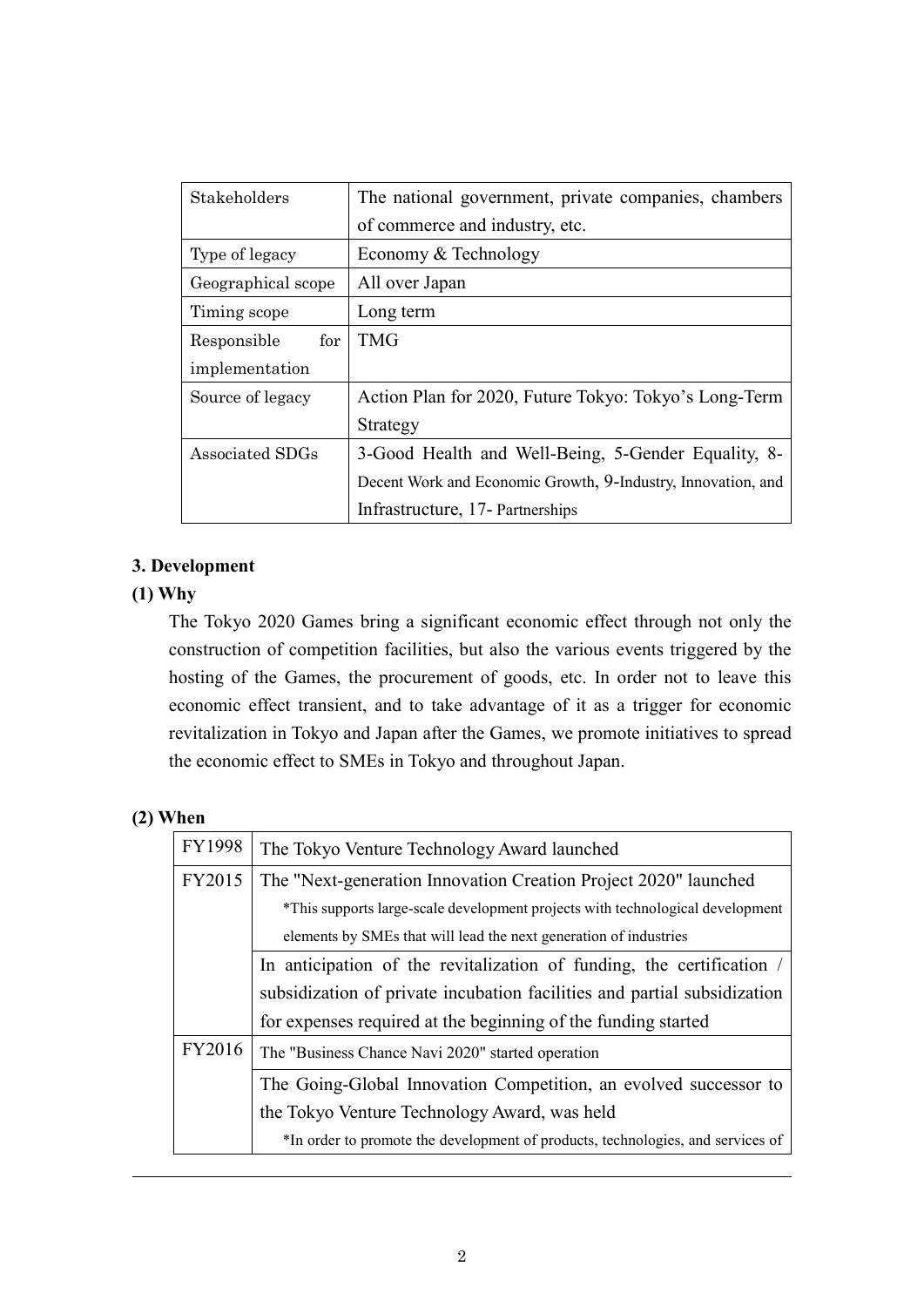SMEs as well as their sales channel development, and disseminate the excellent products and services to both inside and outside Japan, the competition is held in two fields including "Products and Technologies (venture technologies) category", into which the Tokyo Venture Technology Award, that had been implemented since 1998, was converted, and "Services category"

### **(3) Who**

TMG

#### **(4) How**

### ① **Creation of innovation for growth**

- $\circ$  We utilize the "Business Chance Navi 2020", which provides various procurement information triggered by the hosting of the Tokyo 2020 Games, etc., and support expansion of opportunities of receiving orders for SMEs not only in Tokyo but also throughout Japan.
- $\bigcirc$  We promote the development of innovative and promising products, technologies, and services for various medium- to long-term business opportunities expected in the future.
- $\circlearrowright$  We utilize supporters located throughout Japan to support the expansion of opportunities of receiving orders for SMEs not only in Tokyo but also throughout Japan.
- $\circlearrowright$  During the Games, we will hold events for the dissemination of attractiveness to promote manufacturing technologies of Tokyo, agricultural, forestry, and fishery products, and sightseeing spots, as well as exhibit special products from all over Japan.
- $\circ$  We implement initiatives for the establishment of a government-private partnership data platform for the realization of "Smart Tokyo".
- $\circ$  We promote the entry of SMEs by intensively providing SMEs support for technology and product development in industrial fields that solve urban issues related to the areas such as health / medical care, environment / energy, and crisis management, which are expected to grow in the future.
- $\bigcirc$  In addition to strengthening competitiveness in anticipation of further development, including strengthening the brand power and improving the productivity of SMEs, and capital investment necessary for the creation of innovation, we provide multifaceted support for commercialization in growing fields such as promoting the development of new technologies in collaboration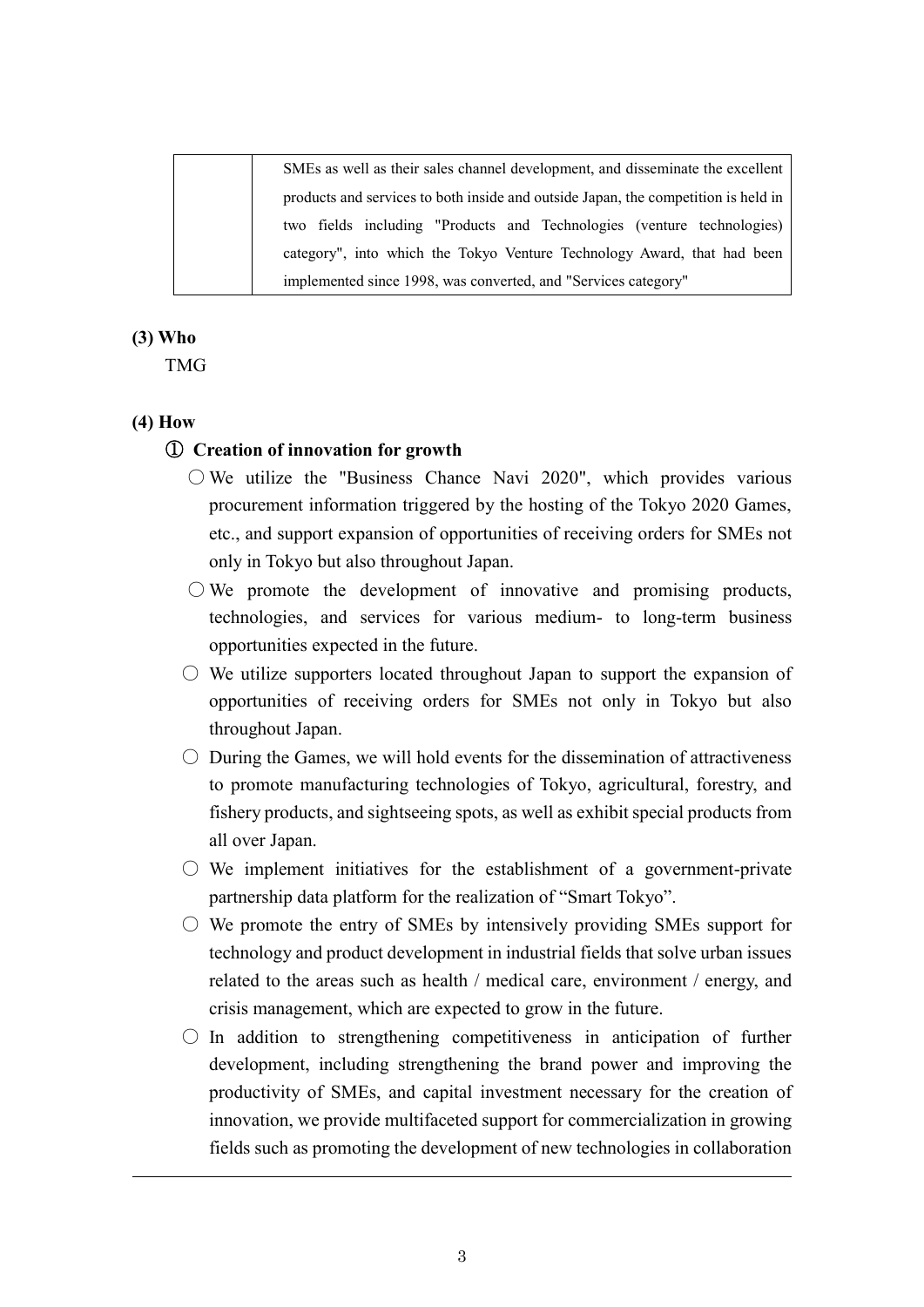with universities.

- $\bigcirc$  We support technological and product development from community formation among SMEs to proposals to large companies, aiming for active creation of innovation in the Tama areas.
- $\circ$  We support matching between manufacturing SMEs, production and sales companies/medical institutions/research organization to promote innovation in the medical equipment field.
- $\circlearrowright$  In order to promote generating startups from large companies, etc., we operate a platform for the creation of new businesses and implement the GEMStartup TOKYO, a screening-type business startup program.
- $\circlearrowright$  We seek and select startups aiming to play an active role in the underdeveloped business areas and support them by providing sites for demonstration tests of their business models.
- $\circ$  In order to promote global development of and exchange among startups, we conduct events, exchange programs and local selection programs overseas.
- $\circlearrowright$  Under the leadership of TMG, we organize the Tokyo Consortium consisting of local governments, universities and research organizations and private companies (accelerators, venture capital companies, businesses, developers, etc.) to promote wide-ranging collaboration among ecosystems and the bases for startups being formed in many parts of Tokyo.
- $\bigcirc$  By supporting startup companies<sup>\*</sup> that are expected to grow globally, we create a model for popularizing advanced businesses that contribute to solving social issues.
- $\circ$  We support diffusion, promotion and social implementation of 5G, IoT\* and robotic technologies by SMEs, mainly through the "DX Promotion Center" in the Tokyo Metropolitan Industrial Technology Research Institute.
- $\circ$  We grant funds and provide hands-on support for SMEs considering the introduction of 5G to their factories. In addition, we transmit the results of model projects and widely diffuse the initiatives of smart factories.
- $\circ$  Through collaboration with major carriers, we support products and service development using 5G by startups.
- $\bigcirc$  In addition to the "Blockbuster TOKYO", a pharmaceutical and medical startups development and support program, we nurture human resources for pharmaceutical and medical data science innovation, etc., and for information transmission, to promote open innovation\* through industry-academiagovernment collaboration.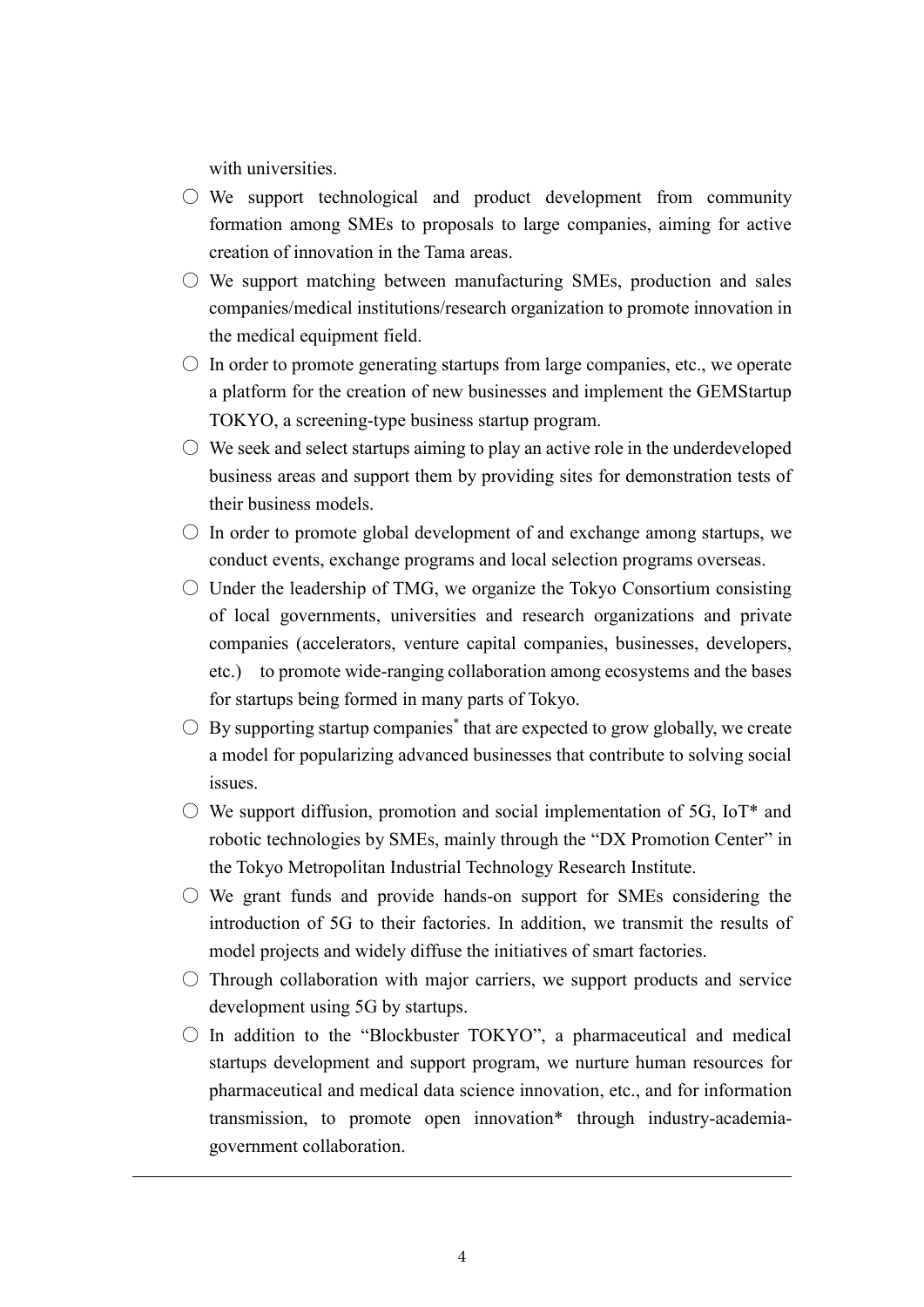- $\circlearrowright$  We promote entry into industrial fields that require advanced technologies such as the aircraft industry and creation of new businesses, and foster SMEs of advanced manufacturing with international competitiveness.
- $\circlearrowright$  We promote development, productization, and commercialization of robot technology through collaboration among industries, academia, and public authorities, so as to create a place for robots to play active roles in various situations that attract attention during the Games, etc., and transmit robot technology from Tokyo to both inside and outside Japan.
- $\circ$  Utilizing the growing momentum of intensive holding of international sports events in Japan, we transmit the technological capabilities of SMEs in Tokyo in the sports and health industry to the world, and promote entry into the global sports and health market which is expected to expand.
- $\circ$  We organize the TOKYO eSPORTS FESTA to encourage SMEs to enter the esports\* industry.
- $\circ$  In order to evolve the Tama areas as the leading innovation area in the world, we promote formation of innovation ecosystem in the area.
- $\circ$  We establish the Tama Industry Exchange Center, which has the core function of wide-area industry exchange, in Hachioji City. The center is used for trade fairs and shows and for the creation of exchange between research organizations and universities, and for promoting collaboration with other industry support organizations and local governments in the surrounding areas.
- $\circ$  We provide multifaceted support to enter growth industry areas for SMEs in the Tama areas by providing matching opportunities with large companies, universities and research institutions.

#### ② **Creation of venture companies**

- $\bigcirc$  We operate the "TOKYO Startup Station" in the Marunouchi and Tachikawa, establish a continuous and meticulous support system according to the individual progress and needs of those who are aiming to start a business.
- $\circlearrowright$  We form a network across the border of industries, business type and area, at the "NEXs Tokyo", a startup support community.
- $\bigcirc$  To establish an environment in which anyone can start business, we provide support for various entities and develop efforts that will lead to the creation of momentum to start business.
	- ・Support for fundraising for foreign entrepreneurs
	- ・Support for entrepreneurs to restart business based on their past experiences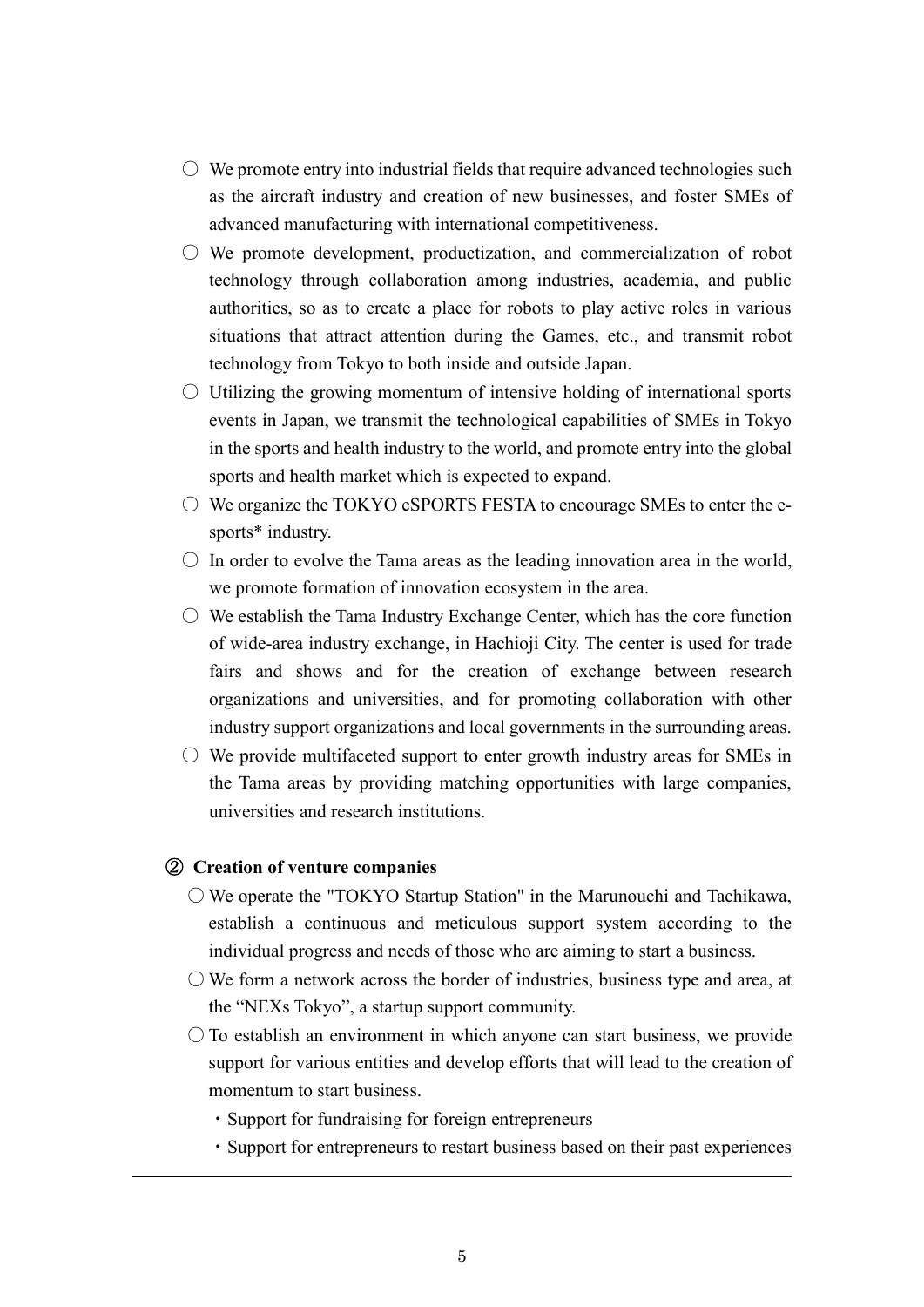- ・Support programs for women, young people and the elderly to start business
- ・Implement programs to foster entrepreneurs targeting high school students
- ・Create educational programs to become entrepreneurs for elementary and junior high school students and support for the implementation
- $\bigcirc$  Taking advantage of the strengths of Tokyo, where excellent private incubators gather, the cooperation body of incubators provide integrated support from the discovery and development of prospective founders to the growing stage.
- $\circ$  We implement various public relations to revitalize founding and foster the momentum of founding.
- $\circ$  We support venture companies inside and outside Tokyo aiming for coexistence and co-prosperity with various areas of Japan, and transmit model cases where Tokyo coexist and co-prosper with each area in business.
- $\circ$  In order to encourage venture companies to proactively challenge to the exploitation in global markets, we support the formulation of business plans utilizing OBs from private companies with abundant overseas business experience and on-site surveys that contribute to the decision of commercialization, as well as provide financial support in collaboration with support organizations such as JETRO.
- $\circ$  We dispatch manufacturing venture companies in Tokyo to overseas cities that are growing as markets to support business collaboration with local venture companies.

### **(5) Benefits**

The following achievements will promote business matching and expand opportunities of receiving orders for SMEs not only in Tokyo but also throughout Japan.

In addition, the expansion of new entries into growing fields and support for startup will create new technologies, products, and services in Tokyo. Taking advantage of the opportunity to attract attention to the Tokyo 2020 Games from all over the world, Tokyo's industrial power will be disseminated to the world and the overseas expansion of SMEs will be promoted.

- $\circ$  The number of SMEs working on the improvement of productivity will increase with the support of TMG.
- $\circ$  The entries of SMEs into growing fields will expand with the support of TMG.
- $\circ$  The introduction of IoT by SMEs in Tokyo will progress with the support of TMG.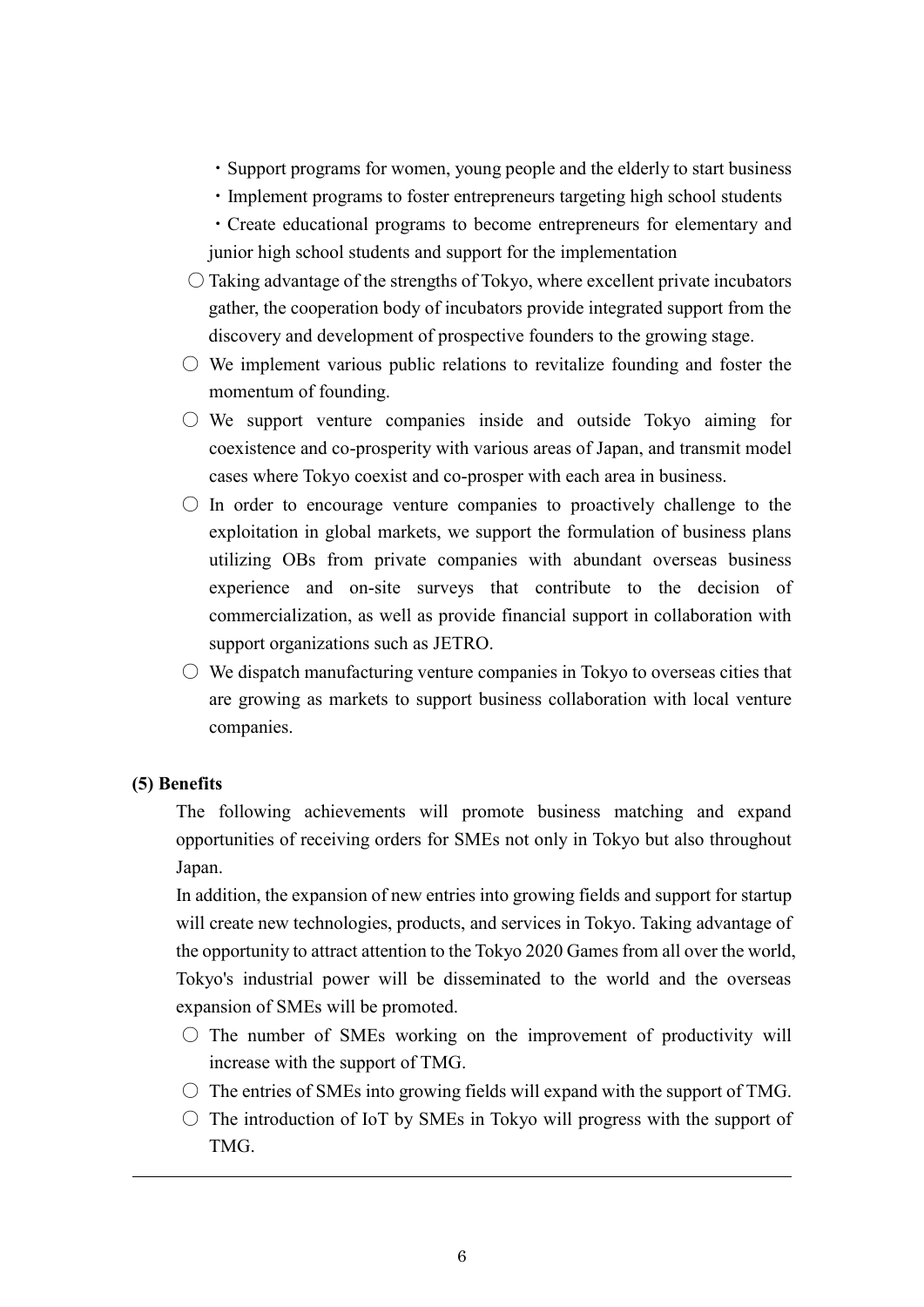- $\bigcirc$  The overseas expansion of SMEs will be promoted with the support of TMG.
- The founding rate in Tokyo will reach the same level as that in the US and UK.
- $\bigcirc$  The creation and growth of venture companies will be promoted.

# **4. Facts and figures**

| SMEs working on the        | 661 enterprises in total                                  |
|----------------------------|-----------------------------------------------------------|
| of<br>improvement          |                                                           |
| productivity with the      |                                                           |
| support from TMG           |                                                           |
| the<br>into<br>Entry       | 949 cases in total                                        |
| growing industries by      |                                                           |
| with<br><b>SMEs</b><br>the |                                                           |
| support from TMG           |                                                           |
| Promotion of the IoT       | 28 cases in total                                         |
| etc. by SMEs in            |                                                           |
| Tokyo<br>with<br>the       |                                                           |
| support from TMG           |                                                           |
| Improvement of the         | 1: 4.8% (Employment insurance applied establishment       |
| startup rate in Tokyo      | base; calculated based on the "Monthly / Annual Report    |
|                            | on Employment Insurance Applied Establishments"           |
|                            | (prepared by the Ministry of Health, Labor, and Welfare)  |
|                            | (Number of establishments newly<br>applied<br>to          |
|                            | employment insurance / Number of establishments           |
|                            | applied to employment insurance as of the end of the      |
|                            | previous fiscal year))                                    |
|                            | 2: 6.4% (Establishment registration base; calculated      |
|                            | based on the "Statistical Annual Report on Civil Affairs, |
|                            | Litigation, and Human Rights" (prepared by the            |
|                            | Ministry of Justice) and the "National Tax Agency's       |
|                            | Statistical Annual Report" (prepared by the National Tax  |
|                            | (Number of companies registered<br>Agency)<br>for         |
|                            | establishment / Number of companies that filed tax        |
|                            | returns as of the end of the previous fiscal year))       |
| Realization<br>of          | 1,629 cases in total                                      |
| expansion<br>overseas      |                                                           |
| by SMEs with the           |                                                           |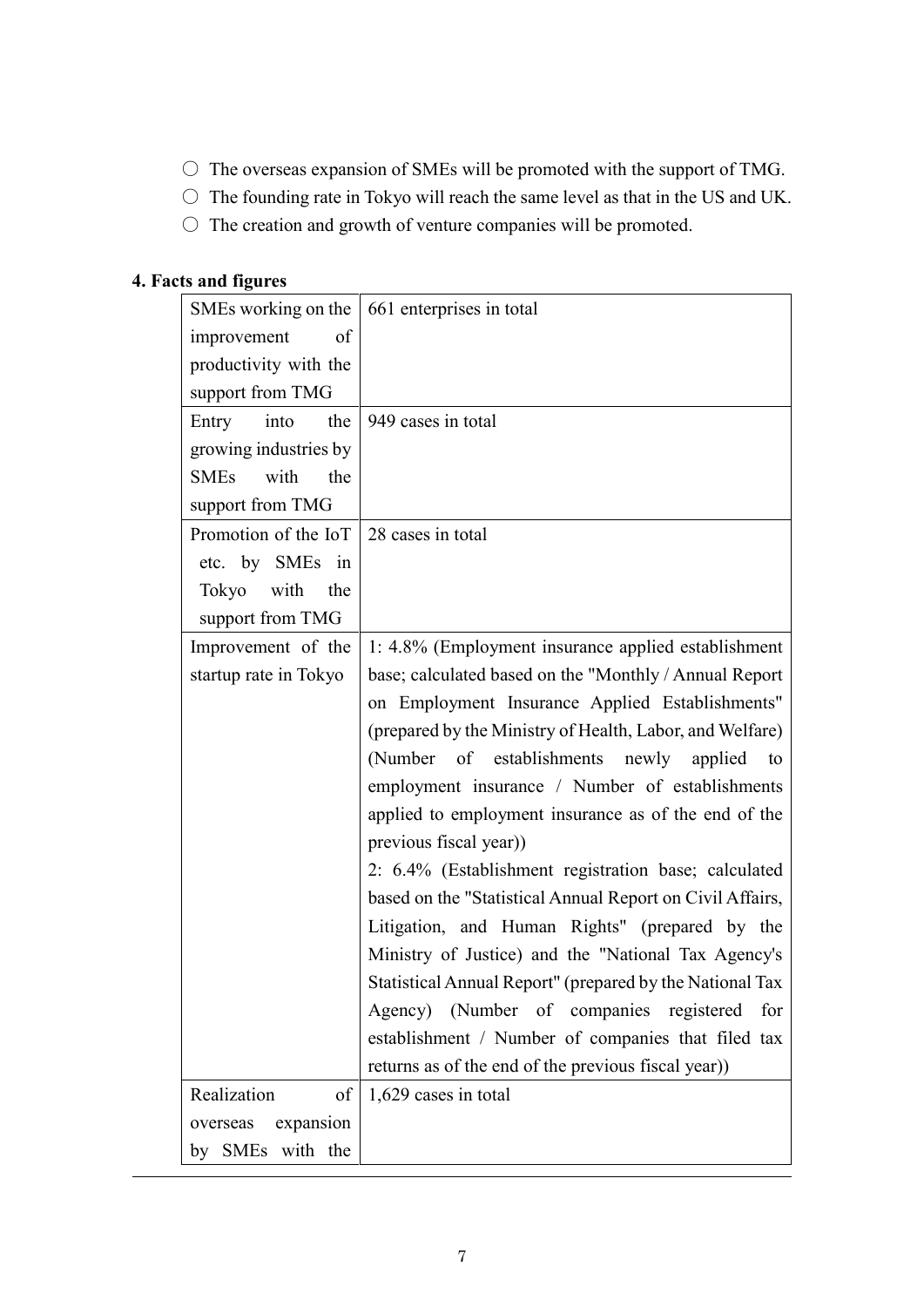| support from TMG                                  |  |
|---------------------------------------------------|--|
| Support for the $\vert 1,251 \text{ cases} \vert$ |  |
| creation<br>and                                   |  |
| of<br>development                                 |  |
| venture companies                                 |  |

(Achievements as of March 2020)

## **5. Explanation of Terms**

| Startup         | A company that has been in business only for several years    |
|-----------------|---------------------------------------------------------------|
|                 | since its establishment and is standing at the stage of the   |
|                 | development of a new business model and the cultivation of    |
|                 | the market                                                    |
| <b>IoT</b>      | An abbreviation for Internet of Things. By providing          |
|                 | communication functions to not only information and           |
|                 | communication devices such as computers, but also various     |
|                 | objects (things) that exist in the world, connection to the   |
|                 | Internet or communication with each other can be realized, so |
|                 | as to enable automatic recognition, automatic control, remote |
|                 | measurement, etc.                                             |
| Open innovation | To gather knowledge and technologies widely beyond the        |
|                 | organizational framework when developing new technologies     |
|                 | and products. For example, this includes industry-academia-   |
|                 | government collaboration projects, cross-industry exchange    |
|                 | projects, and joint research between large companies and      |
|                 | venture companies                                             |
| e-sports        | An abbreviation for Electronic Sports. This includes personal |
|                 | computer (PC) games, home games (games played on home-        |
|                 | use game consoles), and competitive game competitions         |
|                 | (sports) using mobile games                                   |

## **6. References**

- ・Towards 2020 –Building the Legacy- (PR Edition)
- ・Towards 2020 –Building the Legacy (Main Part)
- ・New Tokyo. New Tomorrow. –The Action Plan for 2020-
- ・Strengthening of Policies to Realize the "Three Cities" (FY2018)
- ・Strengthening of Policies to Realize the "Three Cities" (FY2019)